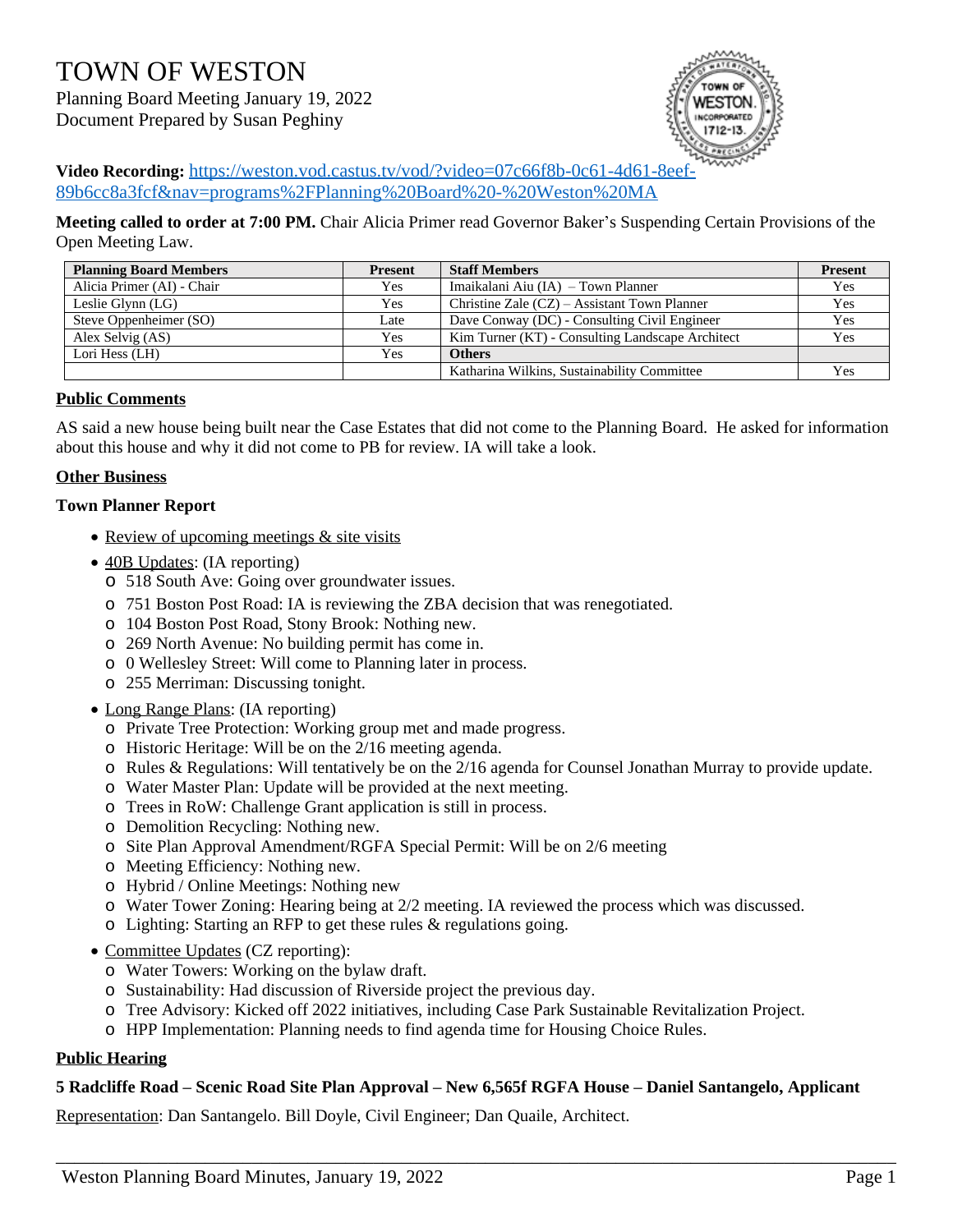Overview: AP noted that the Board had not yet done a Site Visit, and asked the Board to make notes of questions but hold them until after the Site Visit.

Mr. Santangelo provided an overview of the proposed landscape plan.

Mr. Quaile provided the review of the architectural and lighting plans.

Mr. Doyle presented the drainage system for the proposed house.

Documents: [Architectural Drawings for 5 RADCLIFFE](https://www.westonma.gov/DocumentCenter/View/31670/Architectural-Drawings-for-5-RADCLIFFE) [Civil Drawings for 5 RADCLIFFE](https://www.westonma.gov/DocumentCenter/View/31671/Civil-Drawings-for-5-RADCLIFFE) [Landscape Drawings for 5 RADCLIFFE](https://www.westonma.gov/DocumentCenter/View/31672/Landscape-Drawings-for-5-RADCLIFFE)

[RGFA Calculations for 5 RADCLIFFE](https://www.westonma.gov/DocumentCenter/View/31673/RGFA-Calculations-for-5-RADCLIFFE)

Discussion: DC requested a drawdown calculation for the next meeting. There was no other discussion because the site visit had not been done.

*Motion*: *LG moved to continue the public hearing to March 2, 2022. LH seconded, and the motion passed unanimously by rollcall vote.*

## **45 Hill Top Road – Scenic Road Right of Way Work – Remove Five Trees – Edwin Smith and Teresa DeMarco, Applicants**

Representation: Terry DeMarco and Edwin Smith, owners.

Overview: Ms. DeMarco said most of the hemlocks on the property are diseased. They are working to save most, but 2 are dead and 3 are almost dead. These trees also abut the power lines along the street.

Documents: [Photo of trees proposed to be removed](https://www.westonma.gov/DocumentCenter/View/31674/Photo-of-trees-proposed-to-be-removed)

Discussion: KT said there is one tree that could be saved because the wound was old and had healed.

LG asked if there was an arborist report. IA said no, but there was a report from the owner's tree company.

AP asked if the owner would agree to the removal of the other four but leave the one in question. This was agreed to.

LG asked if there were tree replacement plans, and suggested canopy trees along Hillside. Ms. DeMarco said they had talked to their tree company about what should go in there and are happy to do this. There was a discussion of canopy trees.

## Public Comments:

*Motion*: *LG moved to close the public hearing. LH seconded, and the motion passed unanimously by rollcall vote.*

## **New Business**

## **70 Loring Road – Site Plan Approval Amendment – Relocate Driveway at existing 8,517sf RGFA house – Nathan and Lindsay Ott, Applicants – Item will be Continued**

*Motion*: *LH moved to continue the public hearing to February 2, 2022. LG seconded, and the motion passed unanimously by rollcall vote.*

#### **Old Business**

## **255 Merriam/11 Hallet Hill, Village at Silver Hill – AARC Site Plan Approval Amendment – Remove five additional trees**

LG recused herself from board discussion on this topic and participated as a member of the public.

Representation: Leslie Fanger, Landscape Architect; Mike Duran, Developer.

Overview: Ms. Fanger reviewed the tree removal plan and explained which additional trees they are asking to remove and why. She also reviewed the tree replacement plan.

\_\_\_\_\_\_\_\_\_\_\_\_\_\_\_\_\_\_\_\_\_\_\_\_\_\_\_\_\_\_\_\_\_\_\_\_\_\_\_\_\_\_\_\_\_\_\_\_\_\_\_\_\_\_\_\_\_\_\_\_\_\_\_\_\_\_\_\_\_\_\_\_\_\_\_\_\_\_\_\_\_\_\_\_\_\_\_\_\_\_

Documents: [255 Merriam tree removal protection plan](https://www.westonma.gov/DocumentCenter/View/31921/255-Merriam-tree-removal-protection-plan) [Arborist Report for Village at Silver Hill](https://www.westonma.gov/DocumentCenter/View/31327/Arborist-Report-for-Village-at-Silver-Hill) [Tree numbering plan for Village at Silver Hill](https://www.westonma.gov/DocumentCenter/View/31328/Tree-numbering-plan-for-Village-at-Silver-Hill)

[Updated Landscape plan for Village at Silver Hill](https://www.westonma.gov/DocumentCenter/View/31329/Updated-Landscape-plan-for-Village-at-Silver-Hill)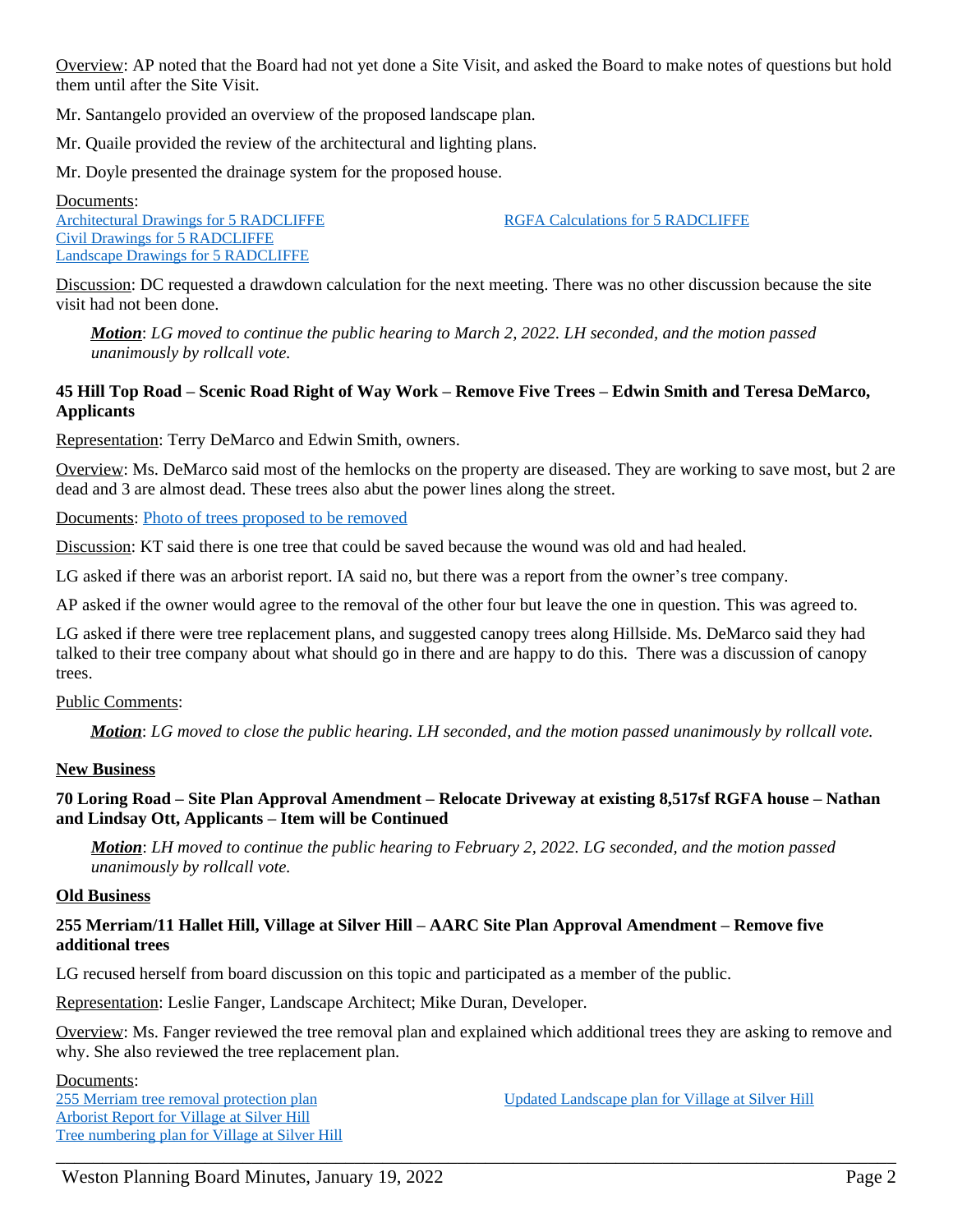Discussion: KT said this presentation covers all of her comments and the Boards' comments from the last site walk.

AP said that she had been contacted by several neighbors who are concerned that the maple in the front yard was not adequately protected. Ms. Fanger said the protection fence should prevent trucks from driving near the tree. The mulch is deep and will also protect the tree. She said the mulch is not permanent so it will not harm the tree. It was agreed to pull some of the mulch away from the root flare.

Public Comments: Jerry Haber, 15 Bradle Road, asked if there are healthy viable trees that will be removed. Ms. Fenger said the trees that will be removed are dead, which KT confirmed.

AS said he was shocked at the site visit by the lack of regard that was paid to the trees, and wants to ensure that there is more attention paid in the future. AS suggested a bond to protect the trees, which will be done. Mr. Haber said a bond had been offered earlier in the process with the ZBA.

Dr. Haber thanked the Board for enforcing the neighbors' concerns about the trees.

Leslie Glynn, speaking as a resident and not a member of the Board, asked to see the arborist report on the root trimming and for the rest of the site, which was agreed to. Ms. Glynn asked for clarification on how the wood chip pad would help the tree roots and the steep slope. IA said there was a layer of topsoil with wood chips on top.

Ms. Glynn suggested that another canopy tree be added along Merriman Street, but AP said that would require changing the original approved landscape plan. Ms. Glynn then asked the developer to considering adding more trees in that area.

Ms. Glynn also said the historic stone wall had been damaged. Mr. Duran said the plan calls for the wall to be taken down and then rebuilt. IA said plan requires the wall to be repaired and maintained and outlined the wall plans. This was discussed and it was discovered that the historic stone wall was approved for removal. IA said he would look into this issue.

Susan Scott asked what the bond will cover exactly and what would the consequences be. AP provided the information.

Dr. Haber asked if it was certain that there will be a bond. AP said this was agreed to by the Board.

The decision for this item is scheduled for February 2, 2022.

# **Mr. Oppenheimer joined the meeting at this point.**

# **Continued Public Hearing**

## **9,15 and 20 Riverside Road - Site Plan Approval – Redevelop Existing Office Park to Biotech Offices – Greatland Realty Partners, Applicant**

Representation: Teri Ford, Director of Development; Kevin Sheehan, Greatland; Tom Dundon, Architect; Michael Munn, Sustainability Consultant; Bob Lever, Water Consultant.

Overview: Ms. Ford provided some background and an overview of the sustainability issues and plans.

Mr. Munn recapped the sustainability features of the site.

Ms. Ford said they will opt into 100% renewable energy with the Weston Power Choice program. She explained the limitations of the site regarding other types of ways to use renewables and said they will buy carbon offsets for the consumption of the buildings for 20 years, which will be done by a payment based on the anticipated design consumption of the buildings.

Ms. Ford pointed out that 5% of parking spaces will be electric vehicle charging.

Ms. Ford explained their plan to use sustainable building materials such as CLT (cross-laminated timber)/Mass lumber and explained why they want to invest in this technology. Mr. Dundon provided more details about this type of construction.

\_\_\_\_\_\_\_\_\_\_\_\_\_\_\_\_\_\_\_\_\_\_\_\_\_\_\_\_\_\_\_\_\_\_\_\_\_\_\_\_\_\_\_\_\_\_\_\_\_\_\_\_\_\_\_\_\_\_\_\_\_\_\_\_\_\_\_\_\_\_\_\_\_\_\_\_\_\_\_\_\_\_\_\_\_\_\_\_\_\_

## Documents:

[Applicant Responses to Transportation Peer Review](https://www.westonma.gov/DocumentCenter/View/31398/Applicant-Responses-to-Transportation-Peer-Review-) [Architectural Plans for 20 Riverside](https://www.westonma.gov/DocumentCenter/View/30833/Architectural-Plans-for-20-Riverside) [Architectural Plans for 9-15 Riverside](https://www.westonma.gov/DocumentCenter/View/30824/Architectural-Plans-for-9-15-Riverside) [Boundary Survey Plans for 9-15 Riverside](https://www.westonma.gov/DocumentCenter/View/30825/Boundary-Survey-Plans-for-9-15-Riverside) [Civil Engineering Peer Review for Riverside Road](https://www.westonma.gov/DocumentCenter/View/31131/Civil-Engineering-Peer-Review-for-Riverside-Road)

[Civil Plans for 20 Riverside](https://www.westonma.gov/DocumentCenter/View/30834/Civil-Plans-for-20-Riverside) [Civil Plans for 9-15 Riverside](https://www.westonma.gov/DocumentCenter/View/30826/Civil-Plans-for-9-15-Riverside) [Cover Letter for Riverside Road Redevelopment](https://www.westonma.gov/DocumentCenter/View/30828/Cover-Letter-for-Riverside-Road-Redevelopment-) [Initial Presentations to Planning Board](https://www.westonma.gov/DocumentCenter/View/31173/Initial-Presentations-to-Planning-Board) [Landscape Plans for 20 Riverside](https://www.westonma.gov/DocumentCenter/View/30832/Landscape-Plans-for-20-Riverside)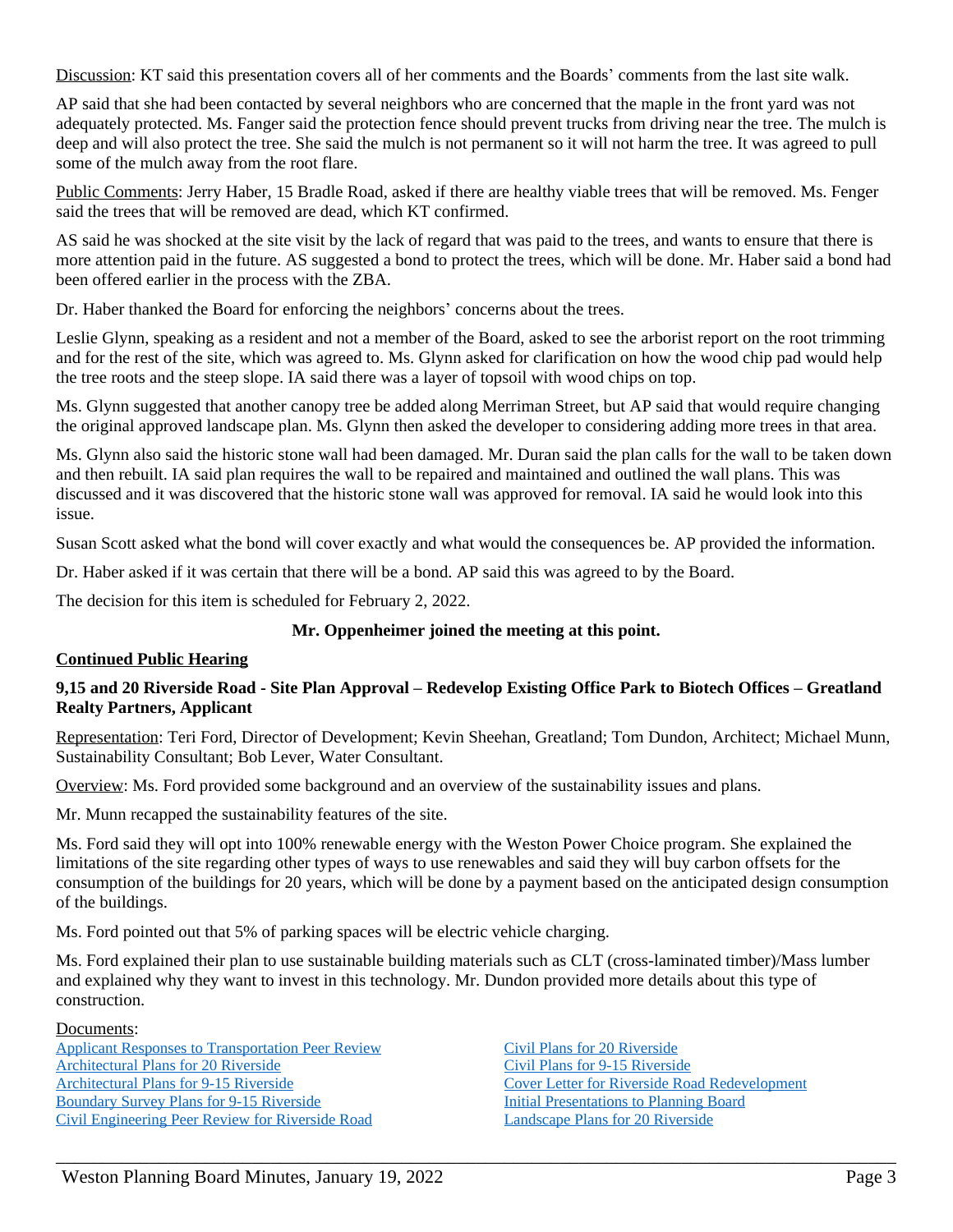Discussion: Ms. Wilkins said her impression is that Greatland has made an honest effort and sees difference in plans from November to now. She said all of Sustainability's "what if" questions have been answered. She pointed out that lab buildings are high energy users and there is not much to do about that given the limitations of the site. Greatland's commitment to opt in to 100% renewable energy through Power Choice will be beneficial to Weston.

AS said he appreciated Greatland's commitment and efforts to try to mitigate their carbon footprint.

LG expressed appreciation for Greatland's plan to use CTL/Mass lumber.

Ms. Wilkins shared an experience she had speaking to the CFO of the biotech company she works for.

LG asked for confirmation on several issues, which were provided.

LG also asked about grey water handling, and Ms. Ford explained the challenges of the site in the area. Mr. Lever provided more details about this issue, which was discussed.

LG asked if the LEDs on the end of the site could be kept to 2700-3000 kelvins, which was agreed to.

LH asked about future EV charging compatibility and if there enough at the site. Ms. Wilkins said she is more concerned about the electricity capacity at the site. Ms. Ford said this is a concern for Greatland, too. Capacity need in the area was discussed.

LS asked if there was any mitigation for potential bird strikes. Mr. Dundon said the amount of glass on the two buildings in question has been reduced, and a non-reflective panel has been used between floors, and the solid components of the façade have been modified to add depth,

AP asked what would happen to the tree trunks of the large trees being removed from the site. Mr. Dundon said they are looking at options and explained several possibilities.

Public Comments: There was no public comment.

## **Other Business**

## **44 School Street – Informational Presentation – Brooks School Apartments Expansion**

Representation: Tom Timko, Architect and Chair of the Elderly Housing Committee.

Overview: Mr. Timko explained that process the Committee intends to do in order to bring a request of \$250,000 in funding to Town Meeting. He then provided an overview of the issue, needs, and plans to expand the housing.

Discussion: AP asked how the neighborhood outreach is progressing. Mr. Timko explained upcoming plans for this.

LH asked if there were thoughts about making it a net-zero or sustainable building. Mr. Timko explained their plans.

AS asked how this project would affect the plumbing/sewage treatment issue in Town. Mr. Timko said there is some spare capacity on site, which is why the number of new units is 14.

LG made some suggestions regarding sustainable building. She also asked about why Building D is not on the SHI, and if funding for this project would allow it to be part of the SHI. There was a discussion of the funding structure.

## **751 Boston Post Road – Comprehensive Permit – Decision Comparison**

This item was continued to a future meeting.

## **Decisions**

**21 Chestnut St – Scenic Road Site Plan Approval and Scenic Road Right of Way – New 11,094sf RGFA House and Remove Portion of Stone Wall - Darren and Michelle Black, Applicants**

\_\_\_\_\_\_\_\_\_\_\_\_\_\_\_\_\_\_\_\_\_\_\_\_\_\_\_\_\_\_\_\_\_\_\_\_\_\_\_\_\_\_\_\_\_\_\_\_\_\_\_\_\_\_\_\_\_\_\_\_\_\_\_\_\_\_\_\_\_\_\_\_\_\_\_\_\_\_\_\_\_\_\_\_\_\_\_\_\_\_